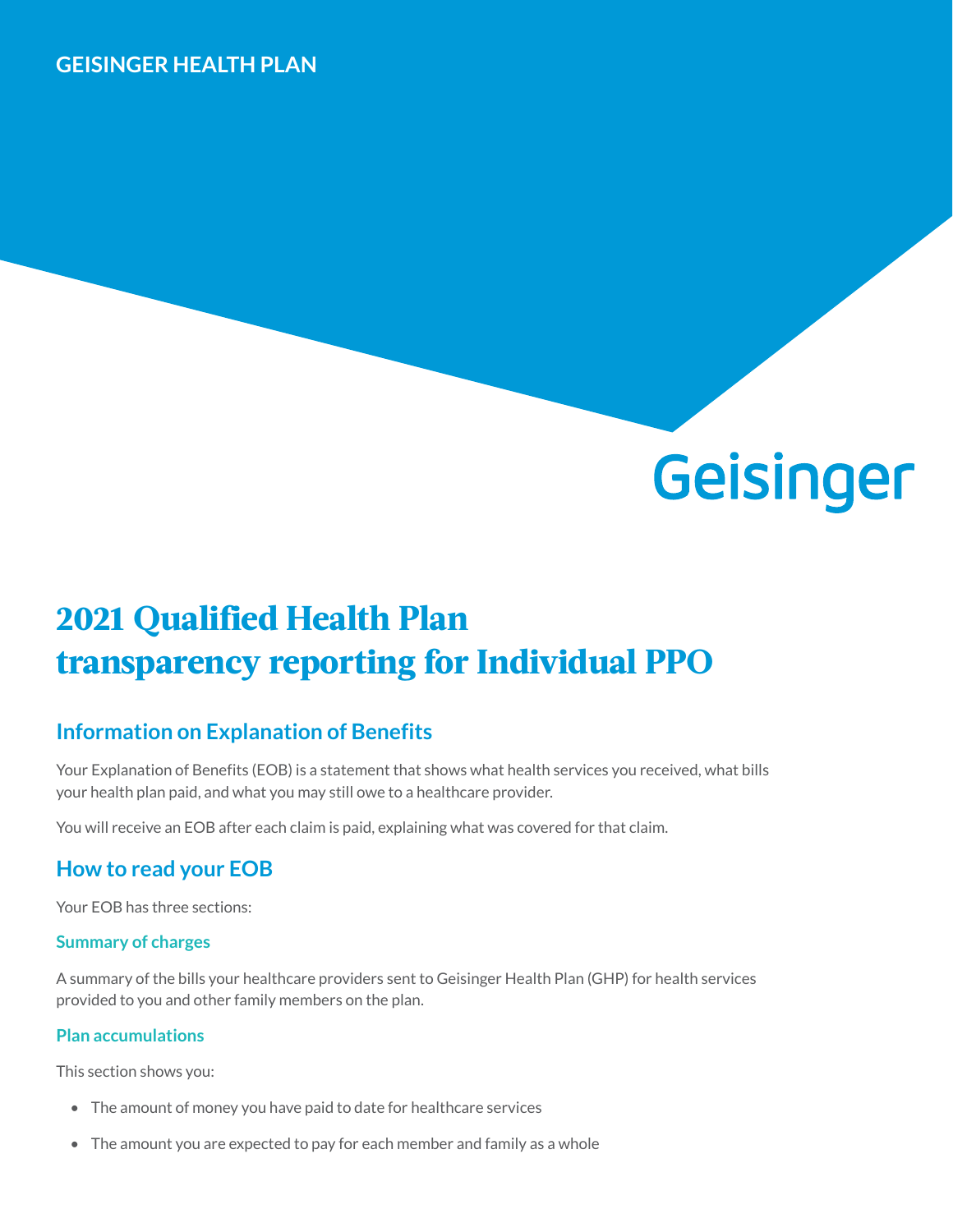• The amount remaining until you meet your annual limit

#### **Claim detail**

Specific information for each claim that is submitted to GHP. It includes:

- The date the service was received
- The procedures performed
- The charges for that claim

#### **Information on Coordination of Benefits**

Plans that provide health and/or prescription coverage for a policy holder with more than one insurance policy can determine their payment responsibilities (i.e., determine which insurance plan has the primary payment responsibility and how much the other plans will contribute when someone is covered by more than one plan). This is why Geisinger Health Plan asks you for information on other health insurance coverage you have.

#### **Retroactive denials**

Claims can be denied retroactively when processed for payment in error. Geisinger Health Plan reserves the right to retroactively deny claim payment, if services do not fall within policies consistent with the policy holder's coverage. Make sure you have the proper required prior authorizations for out-of-network services to prevent denials.

#### **Out-of-network liability and balance billing**

It is important to know which providers are part of our network because cost sharing may be higher for services provided by out of network providers. If there is no criteria to pay claims to out of network providers, you may be responsible for the entire bill.

Out-of-network providers may balance bill. Balance billing, sometimes also called extra billing, is the practice of a healthcare provider billing you for the difference between what your health insurance chooses to reimburse and what the provider chooses to charge.

Exceptions to out-of-network liability include emergency service, out-of-network claims sent to repricing vendor for provider discount pricing, and Letter of Agreement with out-of-network provider for discount rate. Staying with in-network providers can reduce out-of-pocket costs.

#### **Enrollee claims submission**

If a provider fails to submit a claim, you can submit for reimbursement. Download the form by signing in to your account at [GeisingerHealthPlan.com](http://GeisingerHealthPlan.com). Not a registered user? Visit [GeisingerHealthPlan.com/register](http://GeisingerHealthPlan.com/register) to create your account. You have one year to submit. Send forms to P.O. Box 853910, Richardson, TX 75085- 3910. Customer care can be reached at 800-223-1282.

#### **Enrollee recoupment of overpayments**

If Geisinger Health Plan overbills you, a credit in the amount of the overbilled premium will be applied to next month's premium invoice, reducing the following month's premium owed.

If you would like a refund rather than a credit, the refund can be requested through the Accounts Receivable and Billing department by calling 844-639-3117. A refund will be issued via the same method the original payment was made. In some circumstances, a check in the amount of the overpayment will be sent.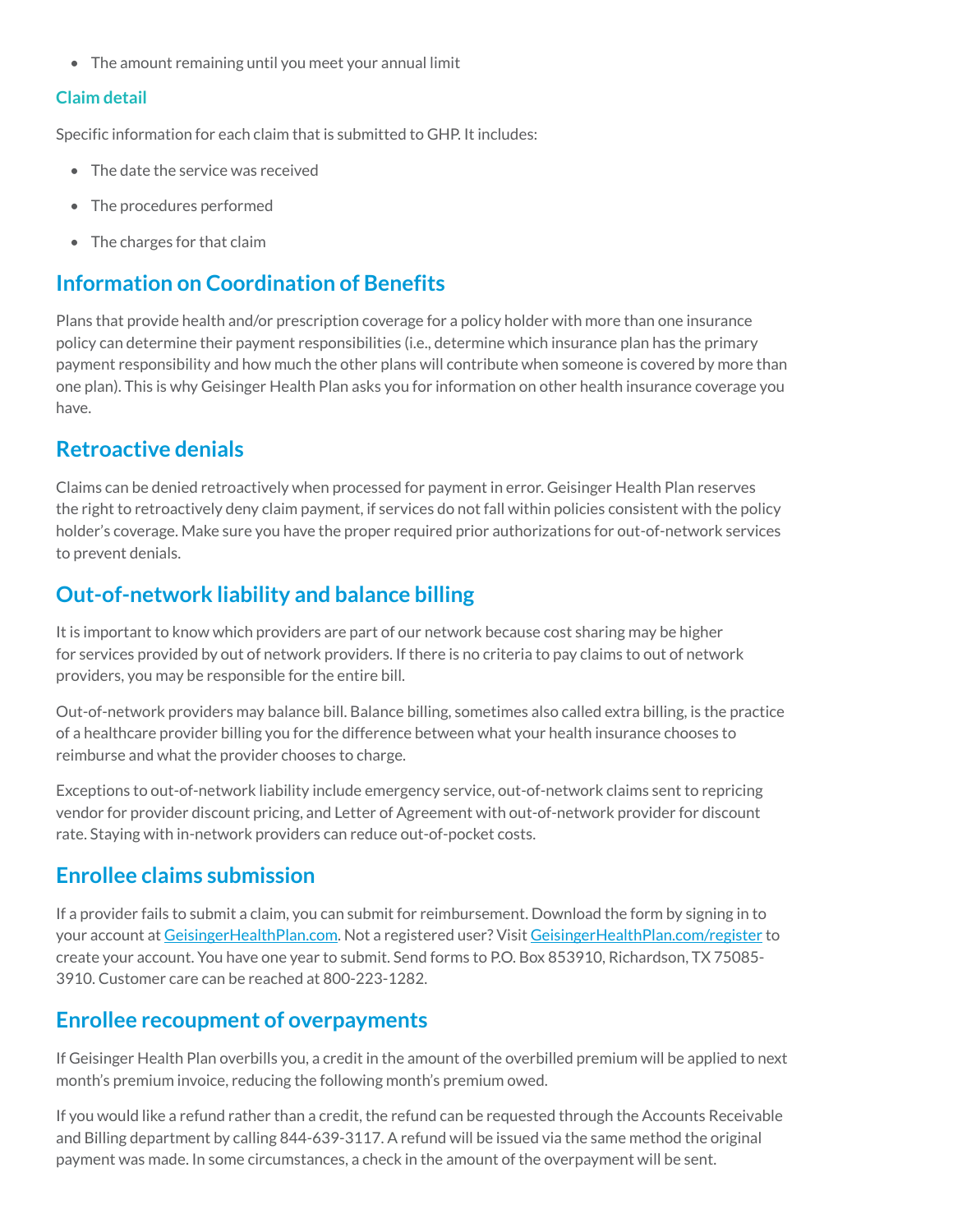## **Drug exceptions timeframes and enrollee responsibilities**

You can obtain access to any non-excluded, non-formulary drug by meeting criteria set forth by Geisinger Health Plan for that specific drug. You can call 800-988-4861 to initiate an exception request or your prescriber can submit a request in writing by filling out a prior authorization request form, which can be found on our website, GeisingerHealthPlan.com, or electronically at [ghp.promptpa.com](https://ghp.promptpa.com). Your prescriber can also have a form faxed to their office upon request by calling 800-988-4861.

Regardless of how the exception request is initiated the prescriber must include all relevant medical record documentation and then fax or mail the completed form and documents to GHP. Once the information is received by the GHP, it will be reviewed, a decision will be made, and verbal and written notifications will be completed as quickly as possible. Notifications will be completed no more than 24 hours after receipt for expedited requests and 72 hours after receipt for standard requests.

Your request for a formulary exception can also be reviewed by an Independent Review Organization (IRO). This is called the formulary external exception review process. You or your prescriber can make this request by calling 800-988-4861 (TTY: PA Relay: 711). There are two types of external exception requests: standard and expedited. If your original exception request was standard, we will notify you of the external exception review decision within 72 hours of our receipt of the request. If your original exception request was expedited, we will notify you of the external exception review decision within 24 hours of our receipt of the request. If your request is approved by the IRO, coverage of the excepted medication will be provided for the duration of the prescription, subject to the terms of your contract.

#### **Grace periods and claims pending policies during the grace period**

Under the Affordable Care Act, a 90-day grace period is provided. This grace period is a 90-day window during which coverage cannot be canceled due to missed or late premiums. This applies only to those who have received an advance premium tax credit to purchase health insurance through the Marketplace, and have previously paid at least one month's full premium in that benefit year. During the first 30 days of delinquency, claims will be paid. During the remaining 60 days, claims will pend and payment will not go out during this period, awaiting premium payment. Once payment is received, all claims will be paid. If payment is not received and the policy is canceled, claims submitted during the second and third months of the grace period will not be paid.

#### **Medical necessity, prior authorization timeframes and enrollee responsibilities**

Some services may require prior authorization by GHP. If your preferred provider recommends a service(s) that requires prior authorization, it is their responsibility to request an authorization prior to providing the service. Requests for services are reviewed by the plan to determine medical necessity, as well as member eligibility and benefit availability at the time the covered services are to be provided. If the preferred provider doesn't get prior authorization before providing the service, it will result in denial of payment. The provider will be held financially responsible.

However, if you choose to obtain services from a non-preferred provider, it is ultimately your responsibility to obtain authorization before the date that service is provided. Services that are identified as requiring authorization rendered by a non-preferred provider are not covered when authorization has not been obtained. You will be held financially responsible for such services. Standard requests for services are completed within 15 calendar days of receipt of request unless an extension is required. If an extension is required, the provider and member are notified in writing within 15 days of receipt of request of the need to take an extension and defines information needed. If extension is taken, the request must be completed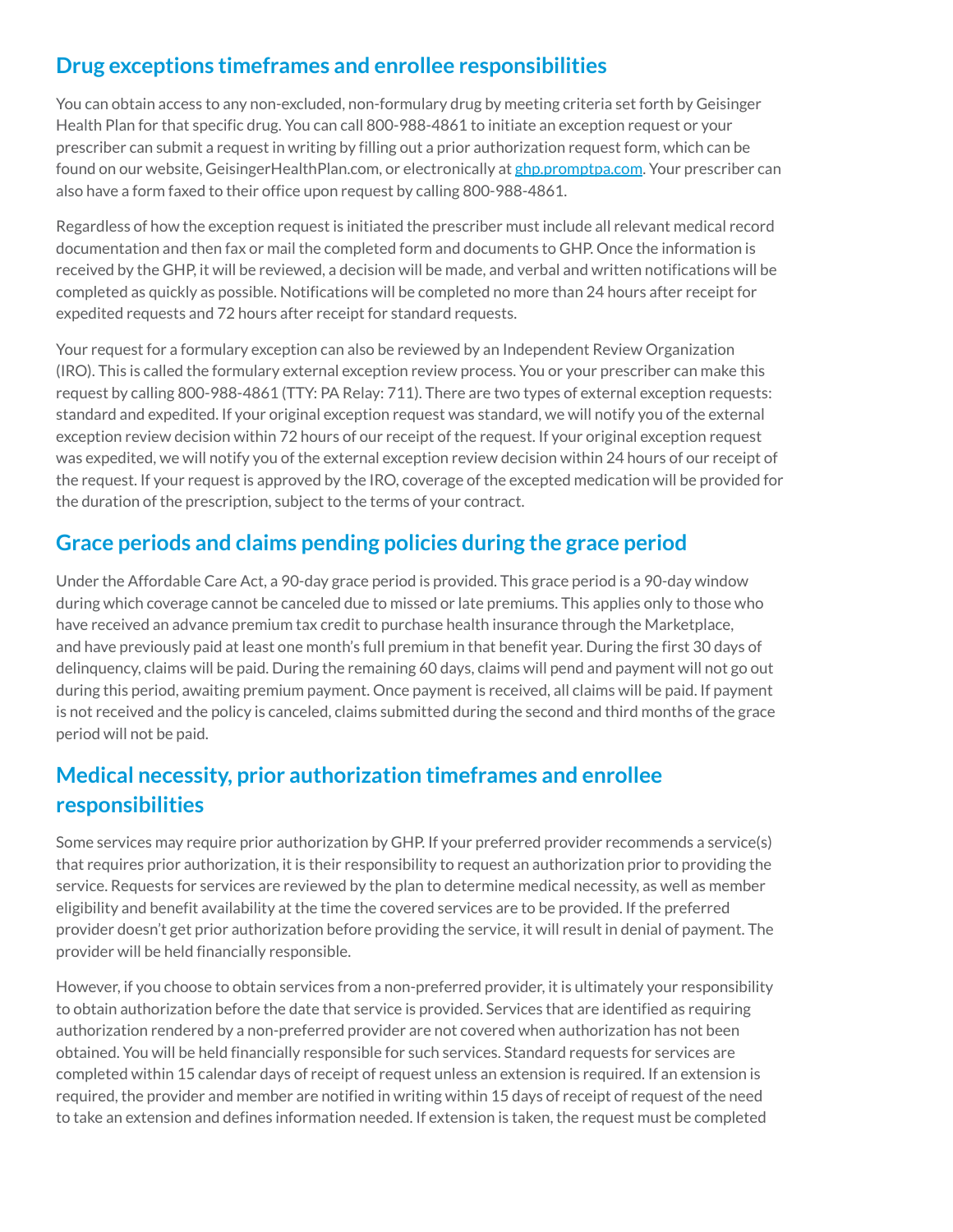within 60 calendar days of the receipt of the initial request. Expedited requests for pre-service decisions are completed within 72 hours of receipt of request. If an extension is needed for an expedited request, necessary information must be requested within 24 hours of receipt of the request, and the member is given at least 48 hours to provide the information needed.

Regardless of whether services are provided by a preferred or non-preferred provider, when services are denied on the basis of medical necessity, you will be directly notified of the decision, as well as your right to appeal that decision. If you proceed with the denied procedure or service, you become financially responsible.

# **Geisinger**

Geisinger Health Plan may refer collectively to health care coverage sponsors Geisinger Health Plan, Geisinger Quality Options, Inc., and Geisinger Indemnity Insurance Company, unless otherwise noted. Geisinger Health Plan is part of Geisinger, an integrated health care delivery and coverage organization.